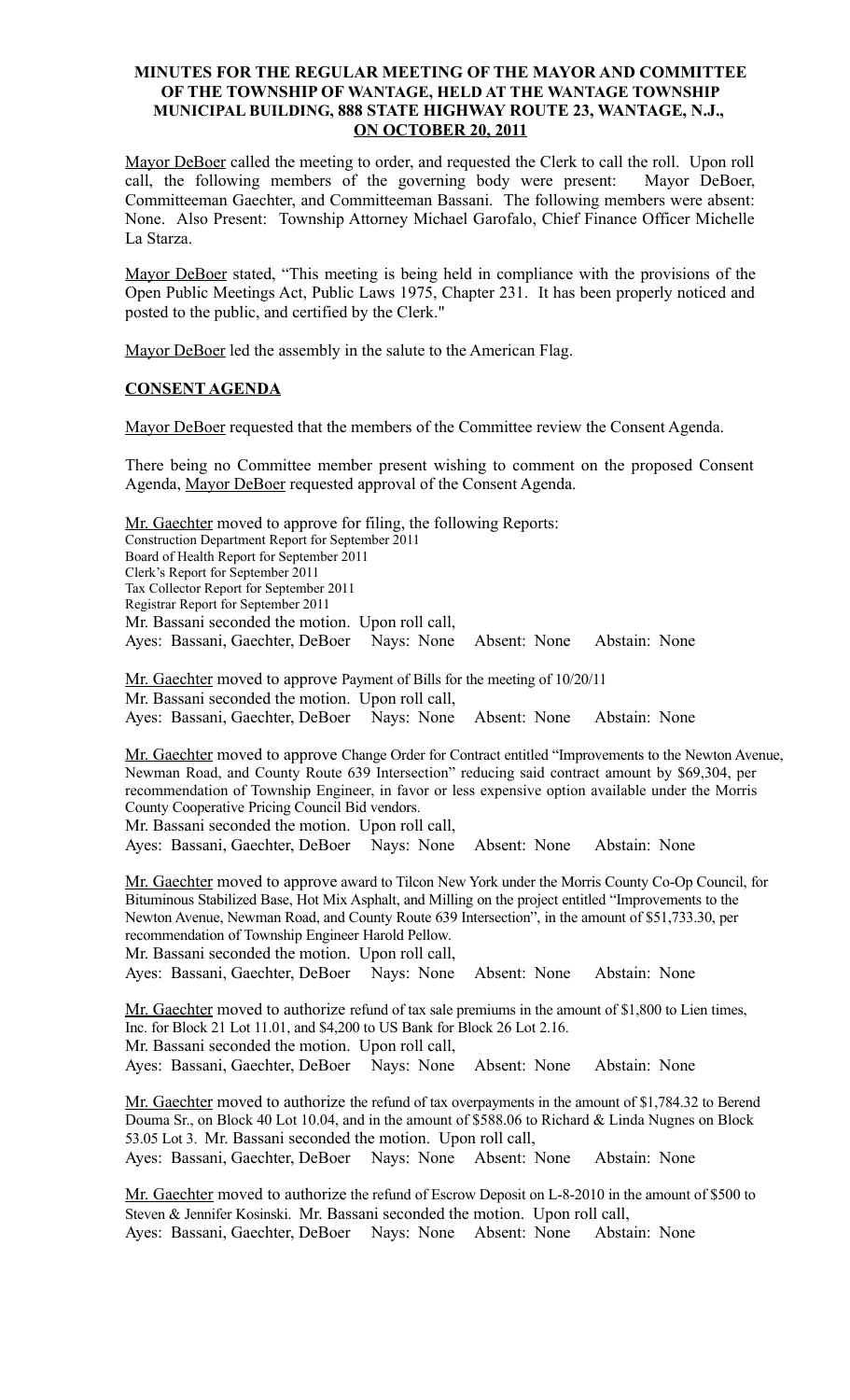### **PAGE TWO OF THE MINUTES OF OCTOBER 20, 2011**

#### CONSENT AGENDA, Continued

Mr. Gaechter moved to authorize renewal of 5-year contract with Minisink Hose company #1 aka Unionville Fire Department, to provide First Responder fire service to the northerly sector of Wantage Township. Mr. Bassani seconded the motion. Upon roll call,

Ayes: Bassani, Gaechter, DeBoer Nays: None Absent: None Abstain: None

#### **MAYOR'S PROCLAMATION**:

Mayor DeBoer offered the following Proclamation:

WHEREAS**, Luke W. Loughery has achieved the rank of Eagle Scout, which represents an accomplishment of high regard within the Wantage Community, and**

WHEREAS**, as a member of Boy Scout Troop 97, Luke has held numerous Leadership positions in the troop, and**

WHEREAS**, Luke has distinguished himself through on-going service to his community, including his Eagle Scout Project for which he coordinated the construction of a new Welcome Sign for Woodbourne Veterans Memorial Park, and**

WHEREAS**, Luke has actively participated in leadership positions for his Troop activities and has provided mentoring for many younger Boy Scouts, and** 

WHEREAS**, such a fine record of accomplishment is worthy of praise and recognition,**

NOW, THEREFORE, I, Wiliam DeBoer, Mayor of the Township of Wantage**, hereby offer my congratulations to Luke W. Loughery for achieving the rank of Eagle Scout, and** 

BE IT FURTHER PROCLAIMED **that the entire Wantage Community is hereby encouraged to join in the recognition of this fine accomplishment.**

### **ADMINISTRATOR REPORT**

**Construction Department Fees**: General discussion continued regarding suggested adjustments to the current fee schedule for the Construction Department. General review and consideration of this suggestion took place. No action was taken at this time.

### **HOPE EVANGELICAL CHURCH REQUEST: ROLLBACK TAXES**

Representatives of Hope Evangelical Church requested consideration of either forgiveness from having to pay a \$9,143.19, or else in the alternative an extended payment installment plan associated with Rollback taxes assessed on their property.

After general review and consideration, Mr. Bassani moved to authorize a 5 year payment plan for Hope Evangelical Church to pay its Rollback Tax obligation to Wantage Township, with interest payments waived, and with a starting date of April, 2012 if such start date is permitted under law, otherwise payment plan to commence in accordance with requirements of law.

Mr. Gaechter seconded the motion. Upon roll call,

Ayes: Bassani, Gaechter, DeBoer Nays: None Absent: None Abstain: None

### **NORTH JERSEY MUNICIPAL EMPLOYEE BENEFITS FUND RENEWAL**

Health Benefits Risk Management Consultant Frank Covelli of PIA, addressed the governing body to explain details of continued participation in the North Jersey Municipal Employee Benefits Fund. General review and discussion took place. No action was taken. The governing body agreed to revisit this issue at the meeting scheduled for October 27, 2011.

### **ALARM SERVICES AND HVAC MONITORING SERVICES:**

The members of the governing body reviewed the proposed course of action for soliciting quotations on these services, and then expressed consensus for Mr. Doherty to proceed.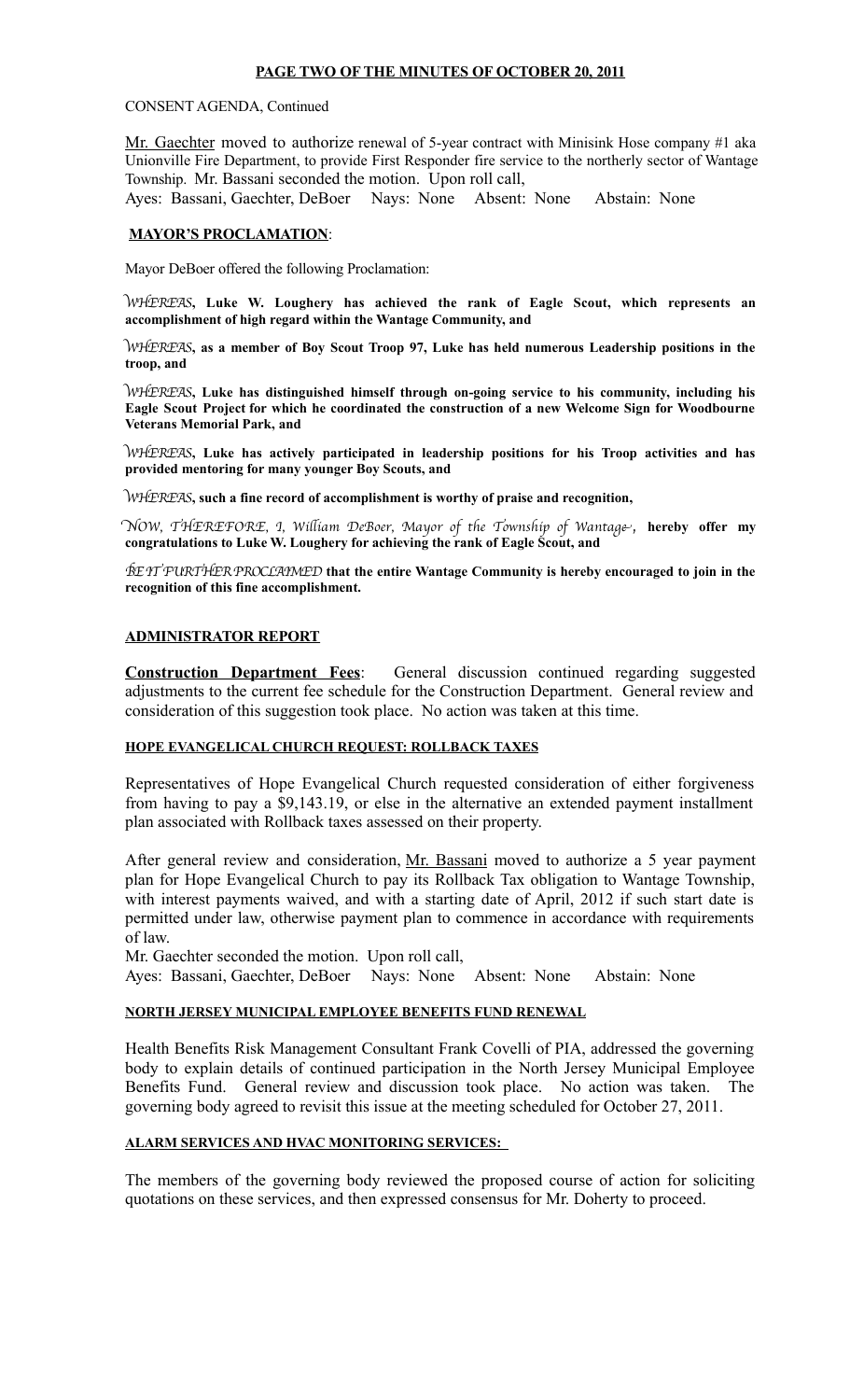### **PAGE THREE OF THE MINUTES OF OCTOBER 20, 2011**

#### ADMINISTRATOR REPORT, Continued

#### **ASSESSOR OFFICE STAFFING**

The members of the governing body reviewed the input of the Administrator on this topic, then agreed to revisit the issue at the meeting of October 27, 2011.

#### **SHARED SERVICE NEGOTIATIONS**

Mr. Doherty requested an executive session to review status of possible shared service ventures and negotiations with employees for providing said shared services of the Chief Finance Officer and Recycling Coordinator.

#### **AWARD OF BID: NEWTON AVENUE, PHASE II**

Mr. Doherty requested the governing body take action to award the contract for Newton Avenue, Phase II, to Bob Viersma & Sons in the amount of \$294,434.25 per recommendation of Engineer Harold Pellow, to preserve NJDOT State Grant funding for this project, once Ordinance 2011-11 has been adopted.

#### **NEGOTIATIONS WITH EMPLOYEE UNIONS**

Mr. Doherty inquired if the members of the governing body desired to review the status of negotiations this evening or next week. The members of the governing body expressed a preference for this topic to be discussed next week.

## **SPECIAL EMERGENCY AUTHORIZATION**

Mr. Doherty explained that CFO Michelle La Starza has prepared a 5 Year Special Emergency Resolution to cover the costs of in-house repair work done after Irene and Lee; the cost to repair Old Clove Road; and the cost of the mitigation project for Layton Road. Mr. Doherty explained that in general summary, all local response and recovery projects were undertaken and completed using Township work force and resources, with the exception of the Layton Road project and the Old Clove Road project. The majority of work involved projects of small scope and expense, but there were numerous such projects undertaken, so they added up on the bottom line beyond the point of money that was budgeted. As such, the Township will need to adopt a Special 5-year Emergency Authorization to cover those unanticipated extra costs. These projects did not require action or decision by the governing body. The damage was done, the damage was repaired, and now the Township needs to "make whole" its budget by adopting this resolution. The Township will seek partial reimbursement of costs through FEMA. The Old Clove Road project exceeds the bid threshold in cost, and the scope of work exceeds local manpower and equipment capabilities, so Mr. Pellow is preparing a bid solicitation for this project. These costs are included in the Special 5 Year Emergency Appropriation, to cover the costs of the project, and the Township should be in a position to award a contract for this project on November 10. Then, depending on weather conditions, this project may get underway and/or completed this year with the likelihood of some paving needing to be done in the spring of 2012. If weather does not cooperate, the entire project for Old Clove Road may need to wait until the Spring. The cost of the Layton Road project originally was estimated above the bid threshold, but Mr. Pellow has worked the cost parameters down to \$34,000, so the Township can proceed by obtaining competitive quotations instead of a formal competitive bid process. The Township may be in a position to award a contract to have this work done on October 27, but again, the governing body will need to adopt the Special emergency resolution. With luck, the Township should be able to get this project done this year, again depending on weather cooperation. The Township will seek partial reimbursement of costs from FEMA.

The members of the governing body expressed consensus to review this matter and take action in its regard at the meeting to be held on October 27, 2011.

# **ATTORNEY REPORT**

Mr. Garofalo reviewed the details of a report offered to the governing body regarding prudent use of E-mail communication as it relates to municipal business.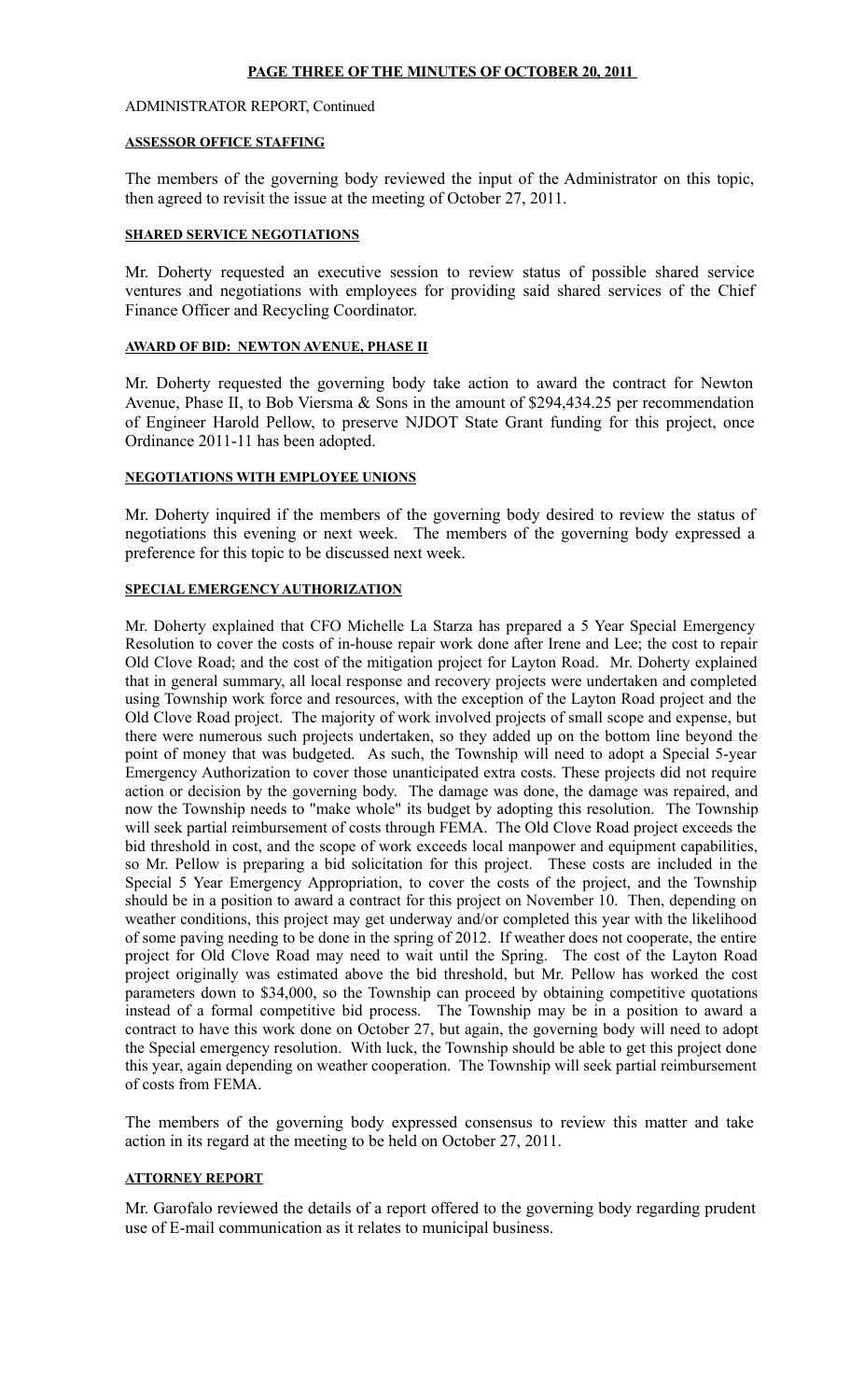## **PAGE FOUR OF THE MINUTES OF OCTOBER 20, 2011**

# **Township Committee Member Reports**:

Mayor DeBoer expressed a desire for the Township to address the accumulation of solid waste and refuse in the area of Double S Diner, before it becomes a public health concern.

# **NEW BUSINESS**

# **Final Adoption of Ordinance 2011-09: Fire Department Membership**

Mr. Bassani moved to adopt on final reading, Ordinance 2011-09 entitled "AN ORDINANCE AMENDING IN PART SECTION 2-8 OF CHAPTER II OF THE GENERAL ORDINANCES OF WANTAGE TOWNSHIP ENTITLED "FIRE DEPARTMENT".

Mr. Gaechter seconded the motion. Prior to final roll call, Mayor DeBoer opened the meeting to the public for any questions or comments with respect to this proposed Ordinance. There being no one present wishing to speak at this time, Mayor DeBoer closed the meeting to the public and requested a roll call vote. Upon roll call,

Ayes: Bassani, Gaechter, DeBoer Nays: None Absent: None Abstain: None

# **Final Adoption of Ordinance 2011-10: Bond Ordinance for Purchase of Fire Vehicle**

Mr. Gaechter moved to adopt on final reading, Ordinance 2011-10 entitled "BOND ORDINANCE PROVIDING FOR THE ACQUISITION OF A FIRE ENGINE AND ASSOCIATED FIRE EQUIPMENT IN AND BY THE TOWNSHIP OF WANTAGE, IN THE COUNTY OF SUSSEX, NEW JERSEY, APPROPRIATING \$600,000 THEREFOR AND AUTHORIZING THE ISSUANCE OF \$570,000 BONDS OR NOTES OF THE TOWNSHIP TO FINANCE PART OF THE COST THEREOF", with a final hearing date scheduled for October 20, 2011. Mr. Bassani seconded the motion.

Prior to final roll call, Mayor DeBoer opened the meeting to the public for any questions or comments with respect to the proposed ordinance.

Mr. William Gettler, Gemmer Road, asked for a clarification of cost burden associated with the purchase of the fire vehicle when added to the cost burden of dealing with the recent severe storm/ hurricane events. The members of the governing body and Chief Finance Officer Michelle La Starza responded to this inquiry.

Ms. Kathy Gorman inquired regarding an explanation of the term "custom" built fire apparatus. Wantage Fire Department representative Jon Morris responded, explaining the differences between a custom built apparatus and a commercial built apparatus.

There being no one else present wishing to address the governing body, Mayor DeBoer closed the meeting to the public and requested a roll call vote on the motion. Upon roll call,

Ayes: Bassani, Gaechter, DeBoer Nays: None Absent: None Abstain: None

# **Final Adoption of Ordinance 2011-11: Newton Avenue Improvement**

Mr. Gaechter moved to introduce on first reading, Ordinance 2011-11 entitled "ORDINANCE APPROPRIATING THE SUM OF \$65,100.00 FOR THE IMPROVEMENT OF NEWTON AVENUE", with a final hearing date scheduled for October 20, 2011.

Mr. Bassani seconded the motion. Prior to final roll call, Mayor DeBoer opened the meeting to the public for any questions or comments with respect to this proposed Ordinance. There being no one present wishing to speak at this time, Mayor DeBoer closed the meeting to the public and requested a roll call vote.

Upon roll call,

Ayes: Bassani, Gaechter, DeBoer Nays: None Absent: None Abstain: None

### **Award of Contract: Newton Avenue Project**

Mr. Bassani moved to award the contract for Newton Avenue, Phase II, to Bob Viersma & Sons in the amount of \$294,434.25 per recommendation of Engineer Harold Pellow. Mr. Gaechter seconded the motion. Upon roll call,

Ayes: Bassani, Gaechter, DeBoer Nays: None Absent: None Abstain: None